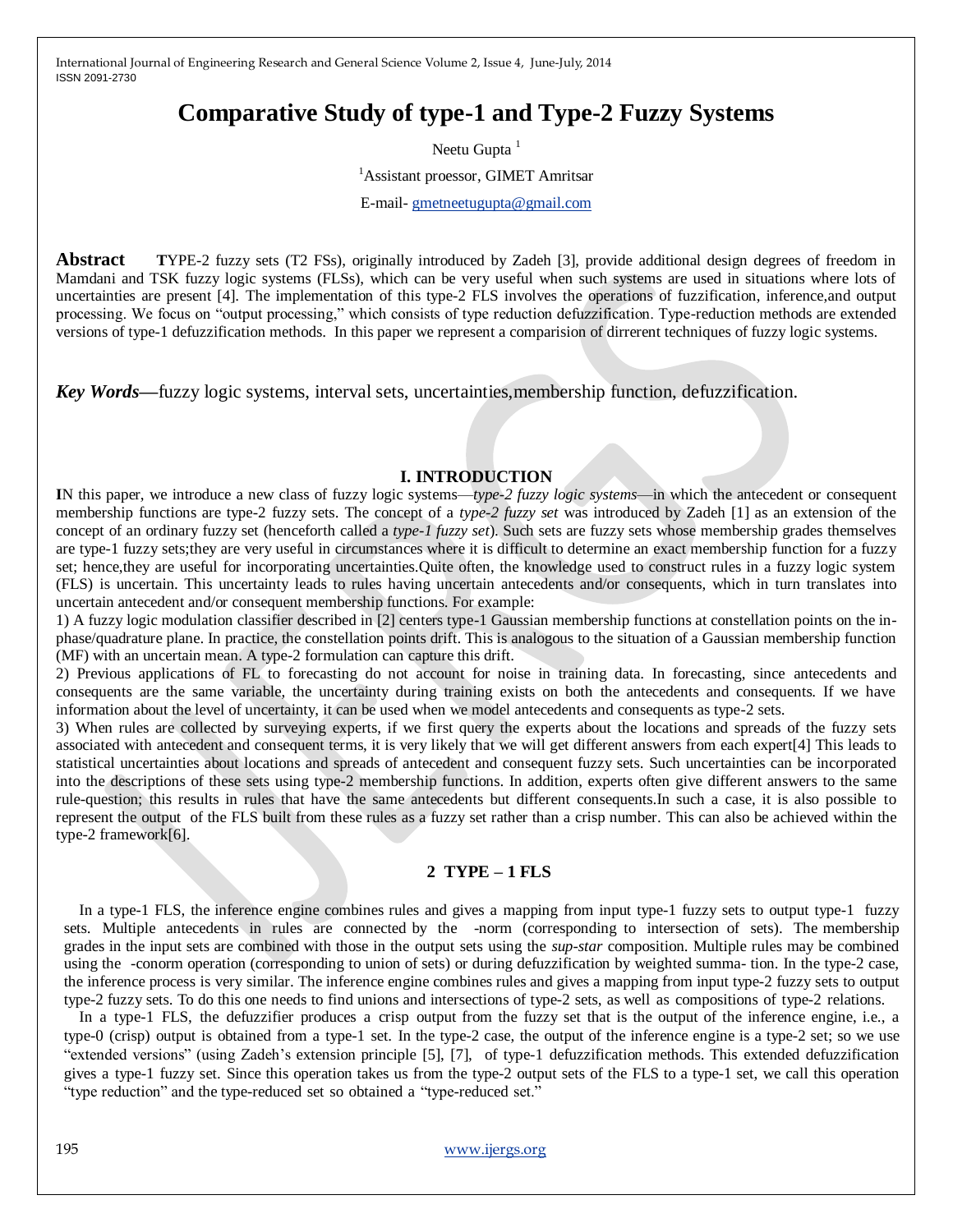To obtain a crisp output from a type-2 FLS, we can defuzzify the type-reduced set. The most natural way of doing this seems to be by finding the centroid of the type-reduced set, however, there exist other possibilities like choosing the highest membership point in the type-reduced set.

 $\Box$ 

From our discussions so far, we see that in order to develop a type-2 FLS, one needs to be able to: 1) perform the set theoretic operations of *union*, *intersection*, and *complement* on type-2 sets [8]; 2) know properties (e.g., *commutativity*, *associativity*, *identity laws*) of membership grades of type-2 sets [8]; 3) deal with type-2 fuzzy relations and their compo- sitions [8]; and 4) perform type reduction and defuzzification to obtain a set-valued or crisp output from the FLS [8], [7].



Type-2 fuzzy sets allow us to handle linguistic uncertainties, as typified by the adage "words can mean different things to different people [20].‖ A fuzzy relation of higher type (e.g.,type-2) has been regarded as one way to increase the fuzziness of a relation and, according to Hisdal [11], "increased fuzziness in a description means increased ability to handle inexact information in a logically correct manner." According to John [12], "Type-2 fuzzy sets allow for linguistic grades of membership, s ssisting in knowledge representation and they also offer improvement on inferencing with type-1 sets."



Fig. 2. The structure of a type-2 FLS.

196 [www.ijergs.org](http://www.ijergs.org/)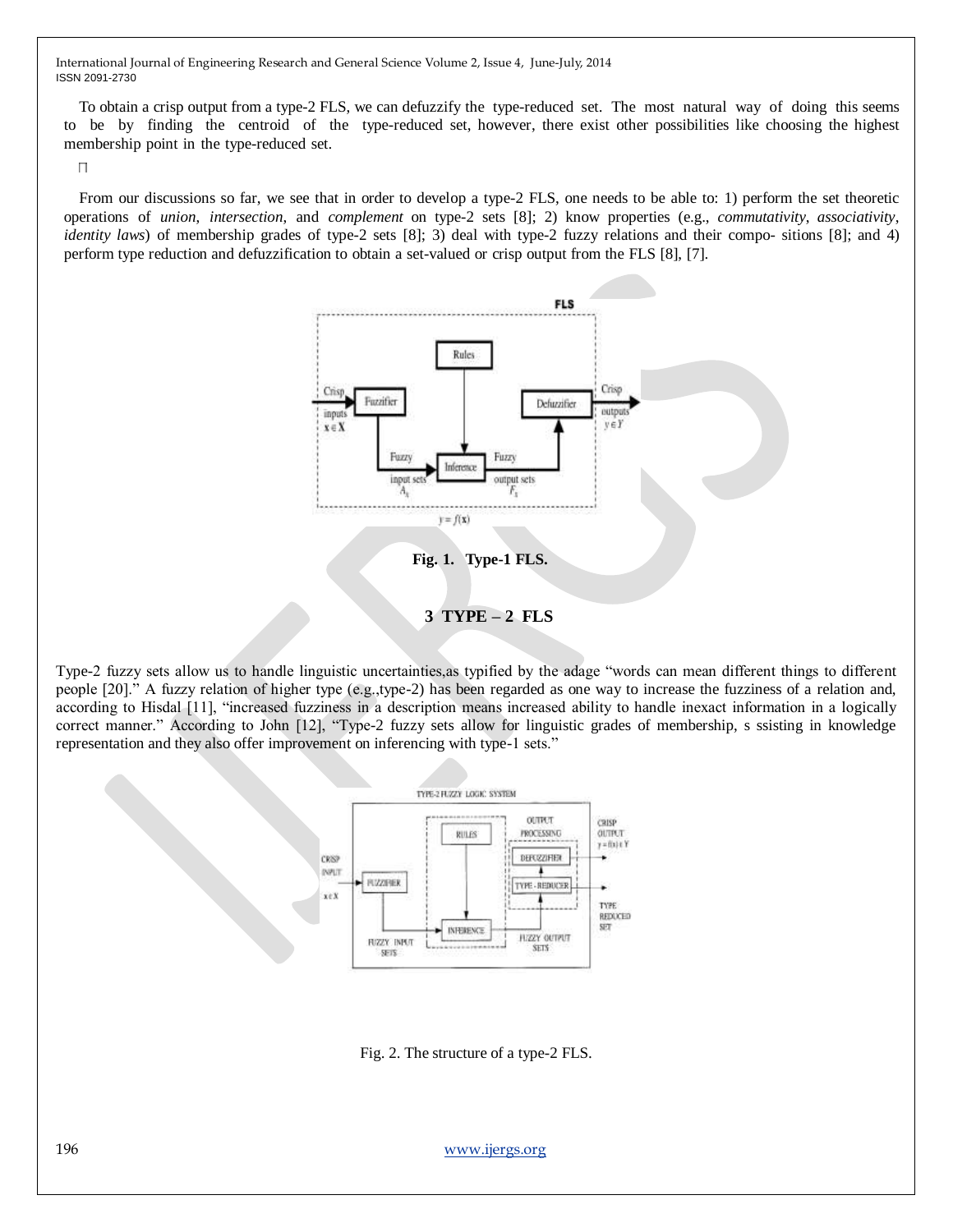Fig. 2 shows the structure of a type-2 FLS. It is very similar to the structure of a type-1 FLS [26]. For a type-1 FLS, the *output processing* block only contains the defuzzifier. We assume that the reader is familiar with type-1 FLS's, so that here we focus only on the similarities and differences between the two FLS's.

The fuzzifier maps the crisp input into a fuzzy set. This fuzzy set can, in general, be a type-2 set, however, in this paper, we consider only *singleton* fuzzification, for which the input fuzzy set has only a single point of nonzero membership

Fig.3 shows an example of product and minimum inference for an arbitrary single-input single-output type-2 FLS using Gaussian type-2 sets. Uncertainty in the primary membership grades of a type-2 MF consists of a dark region that we call the *footprint* of *uncertainty* of a type-2 MF. The footprint of uncertainty represents the union of all primary memberships. Darker areas indicate higher secondary memberships. The *principal* membership function, i.e., the set of primary memberships having secondary membership equal to one, is indicated with a thick line



Fig. 3. Illustrations of product and minimum inference in the type-2 case. (a) Gaussian type-2 antecedent set for a single nput system. The membership of a certain input  $x = 4$  in the principal membership function is also shown, equal to . (b) Consequent set corresponding to the antecedent set shown in (a). (c) Scaled consequent set for  $x = 4$  using product **inference. Observe that the secondary membership functions of the consequent set also change depending upon the** standard deviation of the membership grade of x. (d) Clipped consequent set for  $x = 4$  using minimum inference.

## **REERENCES:**

 $[1]$  L. A. Zadeh, "The concept of a linguistic variable and its application to approximate reasoning—1," *Inform. Sci.*, vol. 8, pp. 199– 249. 1975.

[2] W. Wei and J. M. Mendel, "A fuzzy logic method for modulation classification in nonideal environments," *IEEE Trans. Fuzzy Syst.*, vol.7, pp. 333–344, June 1999.

[3] L. A. Zadeh, "The concept of a linguistic variable and its applicationto approximate reasoning-1," *Inform. Sci.*, vol. 8, pp. 199– 249, 1975

[4] ——, "Type-2 fuzzy sets: Some questions and answers," *IEEE Connections*,vol. 1, pp. 10–13, Aug. 2003.

[5] O. Castillo, P. Melin, Intelligent systems with interval type-2 fuzzy logic, International Journal of Innovative Computing, Information and Control 4 (4) (2008) 771–783.

[6] S. Coupland, R. John, A fast geometric method for defuzzification of type-2 fuzzy sets, IEEE Transactions on Fuzzy Systems 16 (4) (2008) 929–941. [3] S. Coupland, R. John, New geometric inference techniques for type-2 fuzzy sets, International Journal of Approximate Reasoning 49 (1) (2008) 198–211. [7] D. Dubois, H. Prade, Fuzzy sets and systems: theory and applications, Academic Press, Inc., New York, 1980.

[8] H. Hagras, Type-2 fuzzy logic controllers: a way forward for fuzzy systems in real world environments, Lecture Notes in Computer Science (5050) (2008) 181–200.

197 [www.ijergs.org](http://www.ijergs.org/) [9] R. O. Duda and P. E. Hart, *Pattern Classification and Scene Analysis*.New York: Wiley, 1973.